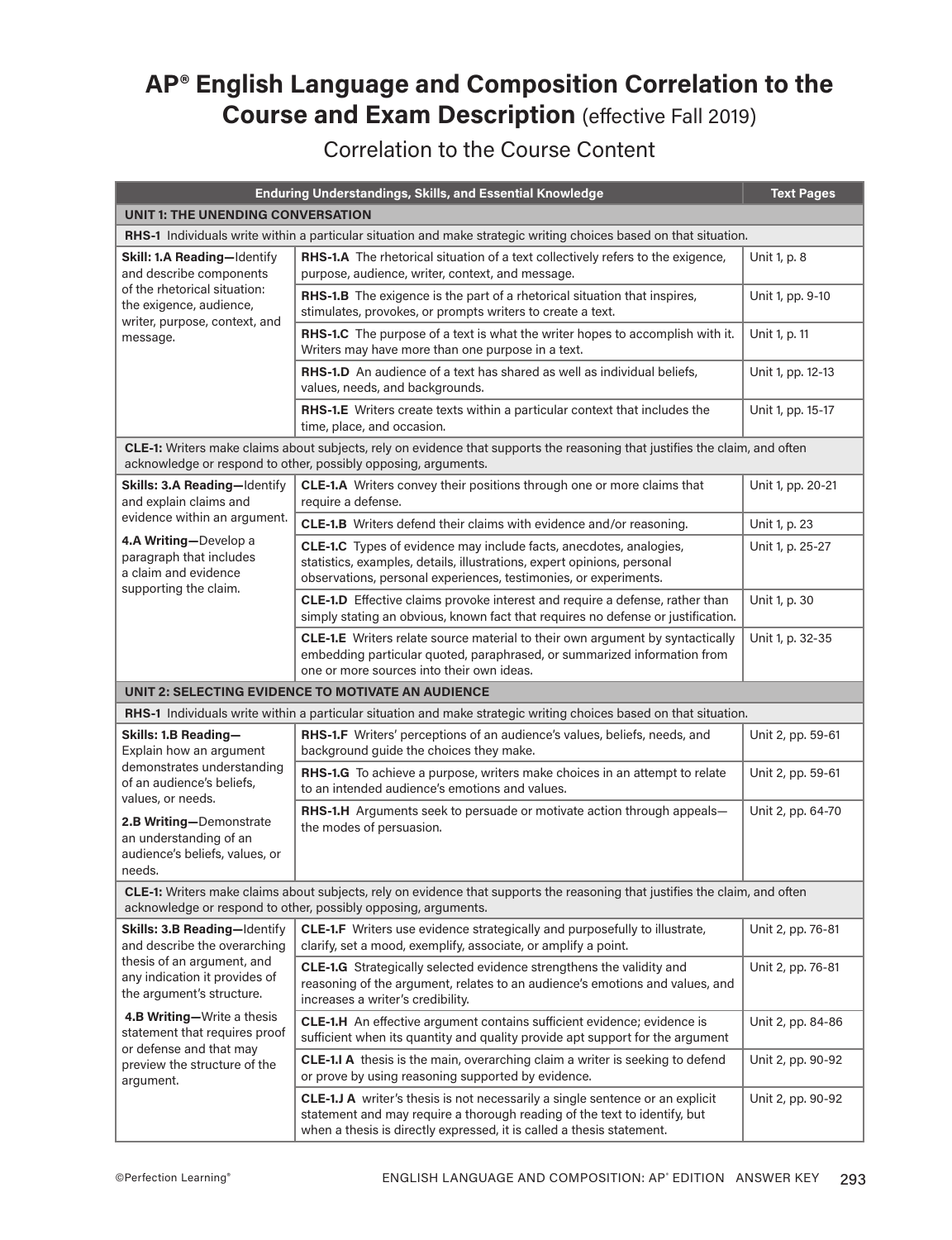| <b>UNIT 3: CONNECTING AN ARGUMENT</b>                                                                                                                                                                 |                                                                                                                                                                                                                                                                                                                                                                                                                                                                                                                        |                                 |  |
|-------------------------------------------------------------------------------------------------------------------------------------------------------------------------------------------------------|------------------------------------------------------------------------------------------------------------------------------------------------------------------------------------------------------------------------------------------------------------------------------------------------------------------------------------------------------------------------------------------------------------------------------------------------------------------------------------------------------------------------|---------------------------------|--|
| CLE-1: Writers make claims about subjects, rely on evidence that supports the reasoning that justifies the claim, and often<br>acknowledge or respond to other, possibly opposing, arguments.         |                                                                                                                                                                                                                                                                                                                                                                                                                                                                                                                        |                                 |  |
| Skills: 3.A Reading-Identify<br>and explain claims and<br>evidence within an argument.<br>4.A Writing-Develop a                                                                                       | <b>CLE-1.K</b> Effective use of evidence uses commentary to establish a logical<br>relationship between the evidence and the claim it supports.                                                                                                                                                                                                                                                                                                                                                                        | Unit 3, pp. 123-125,<br>128-130 |  |
|                                                                                                                                                                                                       | <b>CLE-1.L</b> Writers introduce source material by using commentary to properly<br>integrate it into their line of reasoning.                                                                                                                                                                                                                                                                                                                                                                                         | Unit 3, pp. 128-130             |  |
| paragraph that includes<br>a claim and evidence                                                                                                                                                       | CLE-1.M Synthesis requires consideration, explanation, and integration of<br>others' arguments into one's own argument.                                                                                                                                                                                                                                                                                                                                                                                                | Unit 3, pp. 128-130             |  |
| supporting the claim.                                                                                                                                                                                 | CLE-1.N Writers must acknowledge words, ideas, images, texts, and other<br>intellectual property of others through attribution, citation, or reference.                                                                                                                                                                                                                                                                                                                                                                | Unit 3, pp. 128-130             |  |
| evidence.                                                                                                                                                                                             | REO-1 Writers guide understanding of a text's lines of reasoning and claims through that text's organization and integration of                                                                                                                                                                                                                                                                                                                                                                                        |                                 |  |
| Skills: 5.A Reading-<br>Describe the line of                                                                                                                                                          | REO-1.A Writers may lead readers through a line of reasoning and then<br>arrive at a thesis.                                                                                                                                                                                                                                                                                                                                                                                                                           | Unit 3, pp. 137-143.            |  |
| reasoning and explain<br>whether it supports an                                                                                                                                                       | REO-1.B Writers may express a claim and then develop a line of reasoning to<br>justify the claim.                                                                                                                                                                                                                                                                                                                                                                                                                      | Unit 3, pp. 137-143.            |  |
| argument's overarching<br>thesis.                                                                                                                                                                     | REO-1.C Writers explain their reasoning through commentary that connects<br>chosen evidence to a claim.                                                                                                                                                                                                                                                                                                                                                                                                                | Unit 3, p. 140.                 |  |
| 6.A Writing-Develop<br>a line of reasoning and<br>commentary that explains it                                                                                                                         | REO-1.D Commentary explains the significance and relevance of evidence in<br>relation to the line of reasoning.                                                                                                                                                                                                                                                                                                                                                                                                        | Unit 3, pp. 141-142.            |  |
| throughout an argument.                                                                                                                                                                               | REO-1.E The sequence of paragraphs in a text reveals the argument's line of<br>reasoning.                                                                                                                                                                                                                                                                                                                                                                                                                              | Unit 3, pp. 142-143.            |  |
|                                                                                                                                                                                                       | REO-1.F Flaws in a line of reasoning may render an argument specious or<br>illogical.                                                                                                                                                                                                                                                                                                                                                                                                                                  | Unit 3, pp. 147-150.            |  |
| Skills: 5.C Reading-<br>Recognize and explain<br>the use of methods of<br>development to accomplish a<br>purpose.<br>6.C Writing-Use appropriate<br>methods of development to<br>advance an argument. | REO-1.G Methods of development are common approaches writers<br>frequently use to develop and organize the reasoning of their arguments.<br>A method of development provides an audience with the means to trace a<br>writer's reasoning in an argument.                                                                                                                                                                                                                                                               | Unit 3, pp. 155-156.            |  |
|                                                                                                                                                                                                       | REO-1.H Some typical methods of development are narration, cause- effect,<br>comparison-contrast, definition, and description.                                                                                                                                                                                                                                                                                                                                                                                         | Unit 3, pp. 155-156.            |  |
|                                                                                                                                                                                                       | REO-1.I When developing ideas through narration, writers offer details about<br>real-life experiences and offer reflections and insights on the significance of<br>those experiences.                                                                                                                                                                                                                                                                                                                                  | Unit 3, pp. 158-160.            |  |
|                                                                                                                                                                                                       | REO-1.J When developing ideas through cause-effect, writers present a<br>cause, assert effects or consequences of that cause, or present a series of<br>causes and the subsequent effect(s).                                                                                                                                                                                                                                                                                                                           | Unit 3, pp. 162-165.            |  |
| UNIT 4: STRUCTURING AND ORGANIZING ARGUMENTS                                                                                                                                                          |                                                                                                                                                                                                                                                                                                                                                                                                                                                                                                                        |                                 |  |
| RHS-1 Individuals write within a particular situation and make strategic writing choices based on that situation.                                                                                     |                                                                                                                                                                                                                                                                                                                                                                                                                                                                                                                        |                                 |  |
| Skills: 1.A Reading-Identify<br>and describe components<br>of the rhetorical situation:<br>the exigence, audience,<br>writer, purpose, context, and                                                   | <b>RHS-1.I</b> The introduction of an argument introduces the subject and/or<br>writer of the argument to the audience. An introduction may present the<br>argument's thesis. An introduction may orient, engage, and/or focus the<br>audience by presenting quotations, intriguing statements, anecdotes,<br>questions, statistics, data, contextualized information, or a scenario.                                                                                                                                  | Unit 4, pp. 192-195             |  |
| message.<br>2.A Writing-Write<br>introductions and<br>conclusions appropriate to<br>the purpose and context of<br>the rhetorical situation.                                                           | RHS-1.J The conclusion of an argument brings the argument to a unified<br>end. A conclusion may present the argument's thesis. It may engage and/or<br>focus the audience by explaining the significance of the argument within a<br>broader context, making connections, calling the audience to act, suggesting<br>a change in behavior or attitude, proposing a solution, leaving the audience<br>with a compelling image, explaining implications, summarizing the argument,<br>or connecting to the introduction. | Unit 4, pp. 198-200             |  |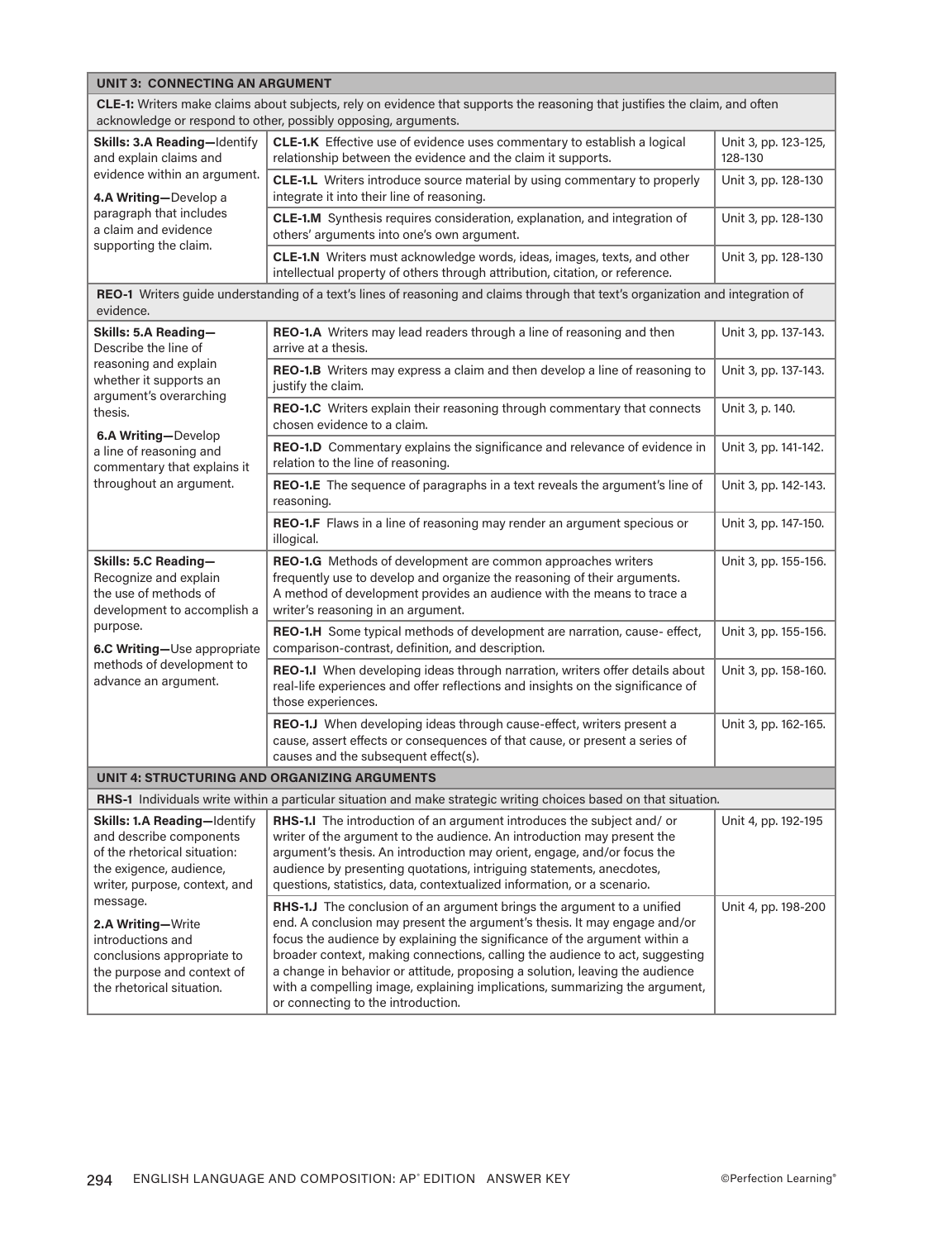|                                                                                           | CLE-1: Writers make claims about subjects, rely on evidence that supports the reasoning that justifies the claim, and often<br>acknowledge or respond to other, possibly opposing, arguments.                                                                                                                                                                                                                                                                                                                                                                                                                                                                                                                                                                                                                                                                                                                                                                                                                                                                                                                                                                                                                                                                                                                                                                                                                                                                                                                                                                                                                                                                                                                                                                                                                                                                                                                                                                                                                                                                                                                                                                                                                                                                                                                                                                                                                                                                                                                                                                                                                                                                                                                                                                                                                                                                         |  |  |  |
|-------------------------------------------------------------------------------------------|-----------------------------------------------------------------------------------------------------------------------------------------------------------------------------------------------------------------------------------------------------------------------------------------------------------------------------------------------------------------------------------------------------------------------------------------------------------------------------------------------------------------------------------------------------------------------------------------------------------------------------------------------------------------------------------------------------------------------------------------------------------------------------------------------------------------------------------------------------------------------------------------------------------------------------------------------------------------------------------------------------------------------------------------------------------------------------------------------------------------------------------------------------------------------------------------------------------------------------------------------------------------------------------------------------------------------------------------------------------------------------------------------------------------------------------------------------------------------------------------------------------------------------------------------------------------------------------------------------------------------------------------------------------------------------------------------------------------------------------------------------------------------------------------------------------------------------------------------------------------------------------------------------------------------------------------------------------------------------------------------------------------------------------------------------------------------------------------------------------------------------------------------------------------------------------------------------------------------------------------------------------------------------------------------------------------------------------------------------------------------------------------------------------------------------------------------------------------------------------------------------------------------------------------------------------------------------------------------------------------------------------------------------------------------------------------------------------------------------------------------------------------------------------------------------------------------------------------------------------------------|--|--|--|
|                                                                                           | Unit 4, pp. 206-211                                                                                                                                                                                                                                                                                                                                                                                                                                                                                                                                                                                                                                                                                                                                                                                                                                                                                                                                                                                                                                                                                                                                                                                                                                                                                                                                                                                                                                                                                                                                                                                                                                                                                                                                                                                                                                                                                                                                                                                                                                                                                                                                                                                                                                                                                                                                                                                                                                                                                                                                                                                                                                                                                                                                                                                                                                                   |  |  |  |
|                                                                                           |                                                                                                                                                                                                                                                                                                                                                                                                                                                                                                                                                                                                                                                                                                                                                                                                                                                                                                                                                                                                                                                                                                                                                                                                                                                                                                                                                                                                                                                                                                                                                                                                                                                                                                                                                                                                                                                                                                                                                                                                                                                                                                                                                                                                                                                                                                                                                                                                                                                                                                                                                                                                                                                                                                                                                                                                                                                                       |  |  |  |
|                                                                                           |                                                                                                                                                                                                                                                                                                                                                                                                                                                                                                                                                                                                                                                                                                                                                                                                                                                                                                                                                                                                                                                                                                                                                                                                                                                                                                                                                                                                                                                                                                                                                                                                                                                                                                                                                                                                                                                                                                                                                                                                                                                                                                                                                                                                                                                                                                                                                                                                                                                                                                                                                                                                                                                                                                                                                                                                                                                                       |  |  |  |
|                                                                                           | Unit 4, pp. 215-216                                                                                                                                                                                                                                                                                                                                                                                                                                                                                                                                                                                                                                                                                                                                                                                                                                                                                                                                                                                                                                                                                                                                                                                                                                                                                                                                                                                                                                                                                                                                                                                                                                                                                                                                                                                                                                                                                                                                                                                                                                                                                                                                                                                                                                                                                                                                                                                                                                                                                                                                                                                                                                                                                                                                                                                                                                                   |  |  |  |
|                                                                                           | Unit 4, pp. 215-216                                                                                                                                                                                                                                                                                                                                                                                                                                                                                                                                                                                                                                                                                                                                                                                                                                                                                                                                                                                                                                                                                                                                                                                                                                                                                                                                                                                                                                                                                                                                                                                                                                                                                                                                                                                                                                                                                                                                                                                                                                                                                                                                                                                                                                                                                                                                                                                                                                                                                                                                                                                                                                                                                                                                                                                                                                                   |  |  |  |
|                                                                                           | Unit 4, pp. 218-221                                                                                                                                                                                                                                                                                                                                                                                                                                                                                                                                                                                                                                                                                                                                                                                                                                                                                                                                                                                                                                                                                                                                                                                                                                                                                                                                                                                                                                                                                                                                                                                                                                                                                                                                                                                                                                                                                                                                                                                                                                                                                                                                                                                                                                                                                                                                                                                                                                                                                                                                                                                                                                                                                                                                                                                                                                                   |  |  |  |
|                                                                                           |                                                                                                                                                                                                                                                                                                                                                                                                                                                                                                                                                                                                                                                                                                                                                                                                                                                                                                                                                                                                                                                                                                                                                                                                                                                                                                                                                                                                                                                                                                                                                                                                                                                                                                                                                                                                                                                                                                                                                                                                                                                                                                                                                                                                                                                                                                                                                                                                                                                                                                                                                                                                                                                                                                                                                                                                                                                                       |  |  |  |
|                                                                                           |                                                                                                                                                                                                                                                                                                                                                                                                                                                                                                                                                                                                                                                                                                                                                                                                                                                                                                                                                                                                                                                                                                                                                                                                                                                                                                                                                                                                                                                                                                                                                                                                                                                                                                                                                                                                                                                                                                                                                                                                                                                                                                                                                                                                                                                                                                                                                                                                                                                                                                                                                                                                                                                                                                                                                                                                                                                                       |  |  |  |
|                                                                                           | Unit 5, pp. 248-253<br>Unit 5, Composing<br>on Your Own, pp.<br>255-256, 265, 274                                                                                                                                                                                                                                                                                                                                                                                                                                                                                                                                                                                                                                                                                                                                                                                                                                                                                                                                                                                                                                                                                                                                                                                                                                                                                                                                                                                                                                                                                                                                                                                                                                                                                                                                                                                                                                                                                                                                                                                                                                                                                                                                                                                                                                                                                                                                                                                                                                                                                                                                                                                                                                                                                                                                                                                     |  |  |  |
|                                                                                           | Unit 5, pp. 258-263                                                                                                                                                                                                                                                                                                                                                                                                                                                                                                                                                                                                                                                                                                                                                                                                                                                                                                                                                                                                                                                                                                                                                                                                                                                                                                                                                                                                                                                                                                                                                                                                                                                                                                                                                                                                                                                                                                                                                                                                                                                                                                                                                                                                                                                                                                                                                                                                                                                                                                                                                                                                                                                                                                                                                                                                                                                   |  |  |  |
|                                                                                           |                                                                                                                                                                                                                                                                                                                                                                                                                                                                                                                                                                                                                                                                                                                                                                                                                                                                                                                                                                                                                                                                                                                                                                                                                                                                                                                                                                                                                                                                                                                                                                                                                                                                                                                                                                                                                                                                                                                                                                                                                                                                                                                                                                                                                                                                                                                                                                                                                                                                                                                                                                                                                                                                                                                                                                                                                                                                       |  |  |  |
|                                                                                           | Unit 5, pp. 265-268                                                                                                                                                                                                                                                                                                                                                                                                                                                                                                                                                                                                                                                                                                                                                                                                                                                                                                                                                                                                                                                                                                                                                                                                                                                                                                                                                                                                                                                                                                                                                                                                                                                                                                                                                                                                                                                                                                                                                                                                                                                                                                                                                                                                                                                                                                                                                                                                                                                                                                                                                                                                                                                                                                                                                                                                                                                   |  |  |  |
|                                                                                           | Unit 5, pp. 269-271                                                                                                                                                                                                                                                                                                                                                                                                                                                                                                                                                                                                                                                                                                                                                                                                                                                                                                                                                                                                                                                                                                                                                                                                                                                                                                                                                                                                                                                                                                                                                                                                                                                                                                                                                                                                                                                                                                                                                                                                                                                                                                                                                                                                                                                                                                                                                                                                                                                                                                                                                                                                                                                                                                                                                                                                                                                   |  |  |  |
|                                                                                           | Unit 5, pp. 269-271                                                                                                                                                                                                                                                                                                                                                                                                                                                                                                                                                                                                                                                                                                                                                                                                                                                                                                                                                                                                                                                                                                                                                                                                                                                                                                                                                                                                                                                                                                                                                                                                                                                                                                                                                                                                                                                                                                                                                                                                                                                                                                                                                                                                                                                                                                                                                                                                                                                                                                                                                                                                                                                                                                                                                                                                                                                   |  |  |  |
| STL-1 The rhetorical situation informs the strategic stylistic choices that writers make. |                                                                                                                                                                                                                                                                                                                                                                                                                                                                                                                                                                                                                                                                                                                                                                                                                                                                                                                                                                                                                                                                                                                                                                                                                                                                                                                                                                                                                                                                                                                                                                                                                                                                                                                                                                                                                                                                                                                                                                                                                                                                                                                                                                                                                                                                                                                                                                                                                                                                                                                                                                                                                                                                                                                                                                                                                                                                       |  |  |  |
|                                                                                           | Unit 5, pp. 276-277<br>Unit 5, pp. 279-281                                                                                                                                                                                                                                                                                                                                                                                                                                                                                                                                                                                                                                                                                                                                                                                                                                                                                                                                                                                                                                                                                                                                                                                                                                                                                                                                                                                                                                                                                                                                                                                                                                                                                                                                                                                                                                                                                                                                                                                                                                                                                                                                                                                                                                                                                                                                                                                                                                                                                                                                                                                                                                                                                                                                                                                                                            |  |  |  |
|                                                                                           | Unit 5, pp. 279-281                                                                                                                                                                                                                                                                                                                                                                                                                                                                                                                                                                                                                                                                                                                                                                                                                                                                                                                                                                                                                                                                                                                                                                                                                                                                                                                                                                                                                                                                                                                                                                                                                                                                                                                                                                                                                                                                                                                                                                                                                                                                                                                                                                                                                                                                                                                                                                                                                                                                                                                                                                                                                                                                                                                                                                                                                                                   |  |  |  |
|                                                                                           | CLE-1.O A thesis statement may preview the line of reasoning of an<br>argument. This is not to say that a thesis statement must list the points of<br>an argument, aspects to be analyzed, or specific evidence to be used in an<br>argument.<br>REO-1 Writers guide understanding of a text's lines of reasoning and claims through that text's organization and integration of<br>REO-1.G Methods of development are common approaches writers<br>frequently use to develop and organize the reasoning of their arguments.<br>A method of development provides an audience with the means to trace a<br>writer's reasoning in an argument.<br>REO-1.K When developing ideas through comparison-contrast, writers<br>present a category of comparison and then examine the similarities and/<br>or differences between the objects of the comparison. When analyzing<br>similarities and/or differences, like categories of comparison must be used.<br><b>REO-1.L</b> When developing ideas through a definition or description, writers<br>relate the characteristics, features, or sensory details of an object or idea,<br>sometimes using examples or illustrations.<br><b>UNIT 5: STRUCTURING AND SUPPORTING COHERENT ARGUMENTS</b><br>REO-1 Writers guide understanding of a text's lines of reasoning and claims through that text's organization and integration of<br>REO-1.M The body paragraphs of a written argument make claims, support<br>them with evidence, and provide commentary that explains how the<br>paragraph contributes to the reasoning of the argument.<br>REO-1.N Coherence occurs at different levels in a piece of writing. In a<br>sentence, the idea in one clause logically links to an idea in the next. In a<br>paragraph, the idea in one sentence logically links to an idea in the next. In a<br>text, the ideas in one paragraph logically link to the ideas in the next.<br>REO-1.O Repetition, synonyms, pronoun references, and parallel structure<br>may indicate or develop a relationship between elements of a text.<br>REO-1.P Transitional elements are words or other elements (phrases,<br>clauses, sentences, or paragraphs) that assist in creating coherence among<br>sentences, paragraphs, or sections in a text by showing relationships among<br><b>REO-1.Q</b> Transitional elements can be used to introduce evidence or to<br>indicate its relationship to other ideas or evidence in that paragraph or in the<br>text as a whole.<br><b>STL-1.A</b> Words have both connotative and denotative meanings.<br>STL-1.B Descriptive words, such as adjectives and adverbs, not only qualify<br>or modify the things they describe but also convey a perspective toward<br>those things.<br>STL-1.C Precise word choice reduces confusion and may help the audience<br>perceive the writer's perspective. |  |  |  |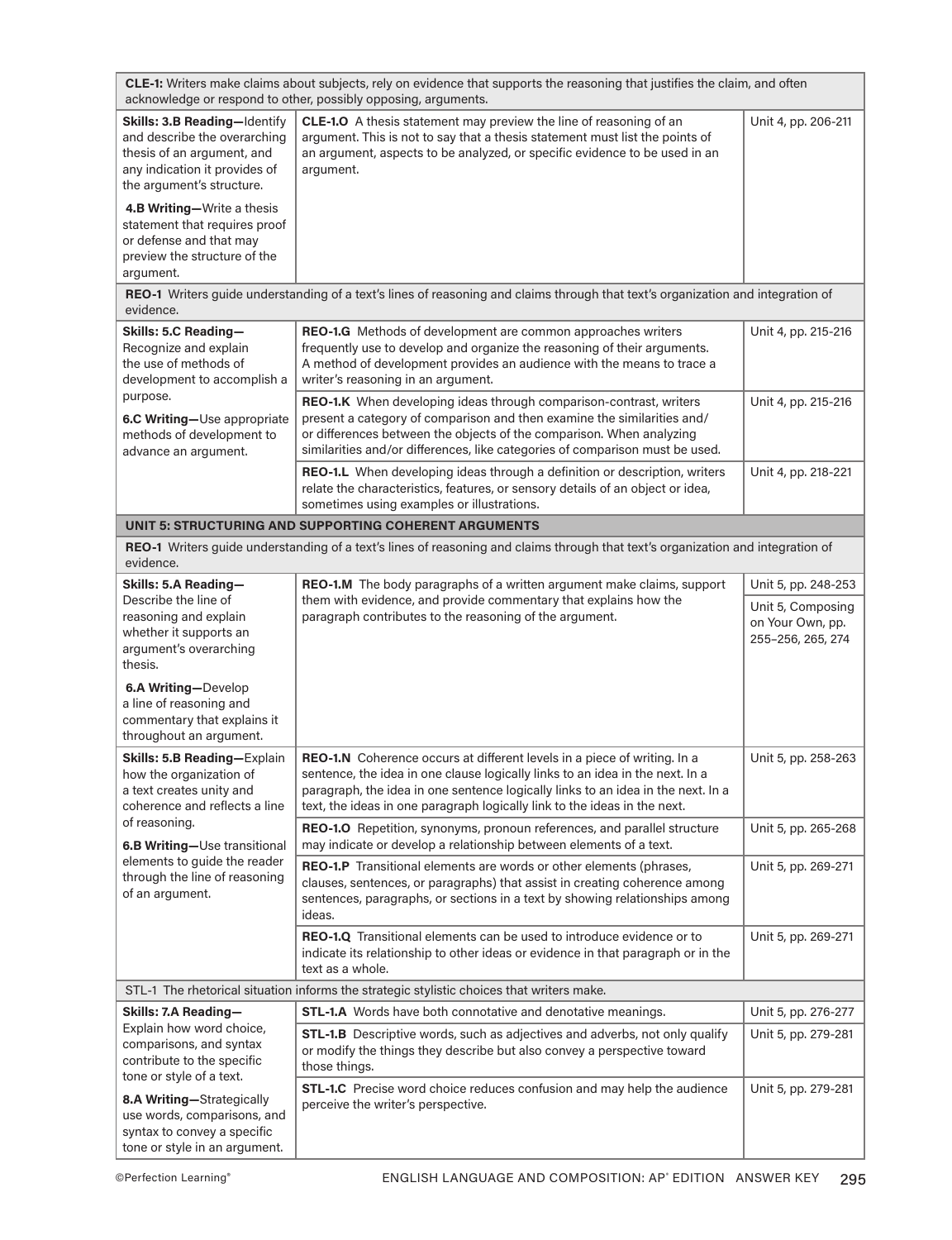| UNIT 6: SYNTHESIZING PERSPECTIVES AND REFINING ARGUMENTS                                                                                                                                                                                                                                        |                                                                                                                                                                                                                                                                                                                                                                                                                                                                                                                          |                     |  |
|-------------------------------------------------------------------------------------------------------------------------------------------------------------------------------------------------------------------------------------------------------------------------------------------------|--------------------------------------------------------------------------------------------------------------------------------------------------------------------------------------------------------------------------------------------------------------------------------------------------------------------------------------------------------------------------------------------------------------------------------------------------------------------------------------------------------------------------|---------------------|--|
| CLE-1: Writers make claims about subjects, rely on evidence that supports the reasoning that justifies the claim, and often<br>acknowledge or respond to other, possibly opposing, arguments.                                                                                                   |                                                                                                                                                                                                                                                                                                                                                                                                                                                                                                                          |                     |  |
| Skills: 3.A Reading-Identify<br>and explain claims and<br>evidence within an argument.                                                                                                                                                                                                          | CLE-1.P When synthesizing, writers draw upon arguments from multiple<br>sources, strategically select the most relevant information, and combine apt<br>and specific source material as part of their own argument.                                                                                                                                                                                                                                                                                                      | Unit 6, pp. 312-318 |  |
| 4.A Writing-Develop a<br>paragraph that includes                                                                                                                                                                                                                                                | <b>CLE-1.Q</b> A source provides information for an argument, and some sources<br>are more reliable or credible than others.                                                                                                                                                                                                                                                                                                                                                                                             | Unit 6, pp. 312-318 |  |
| a claim and evidence<br>supporting the claim.                                                                                                                                                                                                                                                   | CLE-1.R A position and a perspective are different. Sources may have the<br>same position on a subject, yet each comes from a different perspective<br>based on their background, interests, and expertise.                                                                                                                                                                                                                                                                                                              | Unit 6, pp. 321-322 |  |
|                                                                                                                                                                                                                                                                                                 | <b>CLE-1.S</b> When incorporating evidence or sources into an argument, the<br>strongest arguments recognize and acknowledge the biases and limitations<br>of the material and account for those limitations in their reasoning.                                                                                                                                                                                                                                                                                         | Unit 6, pp. 325-327 |  |
|                                                                                                                                                                                                                                                                                                 | CLE-1.T The degree to which a source does or does not consider other<br>positions reflects the degree to which that source is biased.                                                                                                                                                                                                                                                                                                                                                                                    | Unit 6, pp. 325-327 |  |
| Skills: 3.B Reading-Identify<br>and describe the overarching<br>thesis of an argument, and<br>any indication it provides of<br>the argument's structure.<br>4.B Writing-Write a thesis<br>statement that requires proof<br>or defense and that may<br>preview the structure of the<br>argument. | CLE-1.U Consideration and use of new evidence may require revision of the<br>thesis statement and/or changes to the line of reasoning.                                                                                                                                                                                                                                                                                                                                                                                   | Unit 6, pp. 335-337 |  |
|                                                                                                                                                                                                                                                                                                 | STL-1 The rhetorical situation informs the strategic stylistic choices that writers make.                                                                                                                                                                                                                                                                                                                                                                                                                                |                     |  |
| Skills: 7.A Reading-<br>Explain how word choice,                                                                                                                                                                                                                                                | <b>STL-1.D</b> A writer's tone is the writer's attitude or feeling about a subject,<br>conveyed through word choice and writing style.                                                                                                                                                                                                                                                                                                                                                                                   | Unit 6, pp. 342-348 |  |
| comparisons, and syntax<br>contribute to the specific<br>tone or style of a text.                                                                                                                                                                                                               | <b>STL-1.E</b> Readers infer a writer's tone from the writer's word choice, and<br>especially the positive, negative, or other connotations of those words.                                                                                                                                                                                                                                                                                                                                                              | Unit 6, pp. 342-348 |  |
| 8.A Writing-Strategically<br>use words, comparisons, and<br>syntax to convey a specific<br>tone or style in an argument.                                                                                                                                                                        | STL-1.F A writer's shifts in tone from one part of a text to another may<br>suggest the writer's qualification, refinement, or reconsideration of their<br>perspective on a subject.                                                                                                                                                                                                                                                                                                                                     | Unit 6, pp. 351-353 |  |
| <b>UNIT 7: STYLE AS SUBSTANCE</b>                                                                                                                                                                                                                                                               |                                                                                                                                                                                                                                                                                                                                                                                                                                                                                                                          |                     |  |
|                                                                                                                                                                                                                                                                                                 | RHS-1 Individuals write within a particular situation and make strategic writing choices based on that situation.                                                                                                                                                                                                                                                                                                                                                                                                        |                     |  |
| Skills: 1.A Reading-Identify<br>and describe components<br>of the rhetorical situation:<br>the exigence, audience,<br>writer, purpose, context, and                                                                                                                                             | RHS-1.I The introduction of an argument introduces the subject and/ or<br>writer of the argument to the audience. An introduction may present the<br>argument's thesis. An introduction may orient, engage, and/or focus the<br>audience by presenting quotations, intriguing statements, anecdotes,<br>questions, statistics, data, contextualized information, or a scenario.                                                                                                                                          | Unit 7, pp. 391-392 |  |
| message.<br>2.A Writing-Write<br>introductions and<br>conclusions appropriate to<br>the purpose and context of<br>the rhetorical situation.                                                                                                                                                     | RHS-1.J The conclusion of an argument brings the argument to a unified end.<br>A conclusion may present the argument's thesis. It may engage and/or focus<br>the audience by explaining the significance of the argument within a broader<br>context, making connections, , calling the audience to act, suggesting a<br>change in behavior or attitude, proposing a solution, leaving the audience<br>with a compelling image, explaining implications, summarizing the argument,<br>or connecting to the introduction. | Unit 7, pp. 396-397 |  |
| CLE-1: Writers make claims about subjects, rely on evidence that supports the reasoning that justifies the claim, and often<br>acknowledge or respond to other, possibly opposing, arguments.                                                                                                   |                                                                                                                                                                                                                                                                                                                                                                                                                                                                                                                          |                     |  |
| Skills: 3.C Reading-<br>Explain ways claims are                                                                                                                                                                                                                                                 | CLE-1.V A lack of understanding of the complexities of a subject or an issue<br>can lead to oversimplification or generalizations.                                                                                                                                                                                                                                                                                                                                                                                       | Unit 7, pp. 403-405 |  |
| qualified through modifiers,<br>counterarguments, and<br>alternative perspectives.                                                                                                                                                                                                              | CLE-1.W Because arguments are usually part of ongoing discourse, effective<br>arguments often avoid expressing claims, reasoning, and evidence in<br>absolute terms.                                                                                                                                                                                                                                                                                                                                                     | Unit 7, pp. 403-405 |  |
| 4.C Writing-Qualify a<br>claim using modifiers,<br>counterarguments, or<br>alternative perspectives.                                                                                                                                                                                            | CLE-1.X Writers may strategically use words, phrases, and clauses as<br>modifiers to qualify or limit the scope of an argument.                                                                                                                                                                                                                                                                                                                                                                                          | Unit 7, pp. 407-410 |  |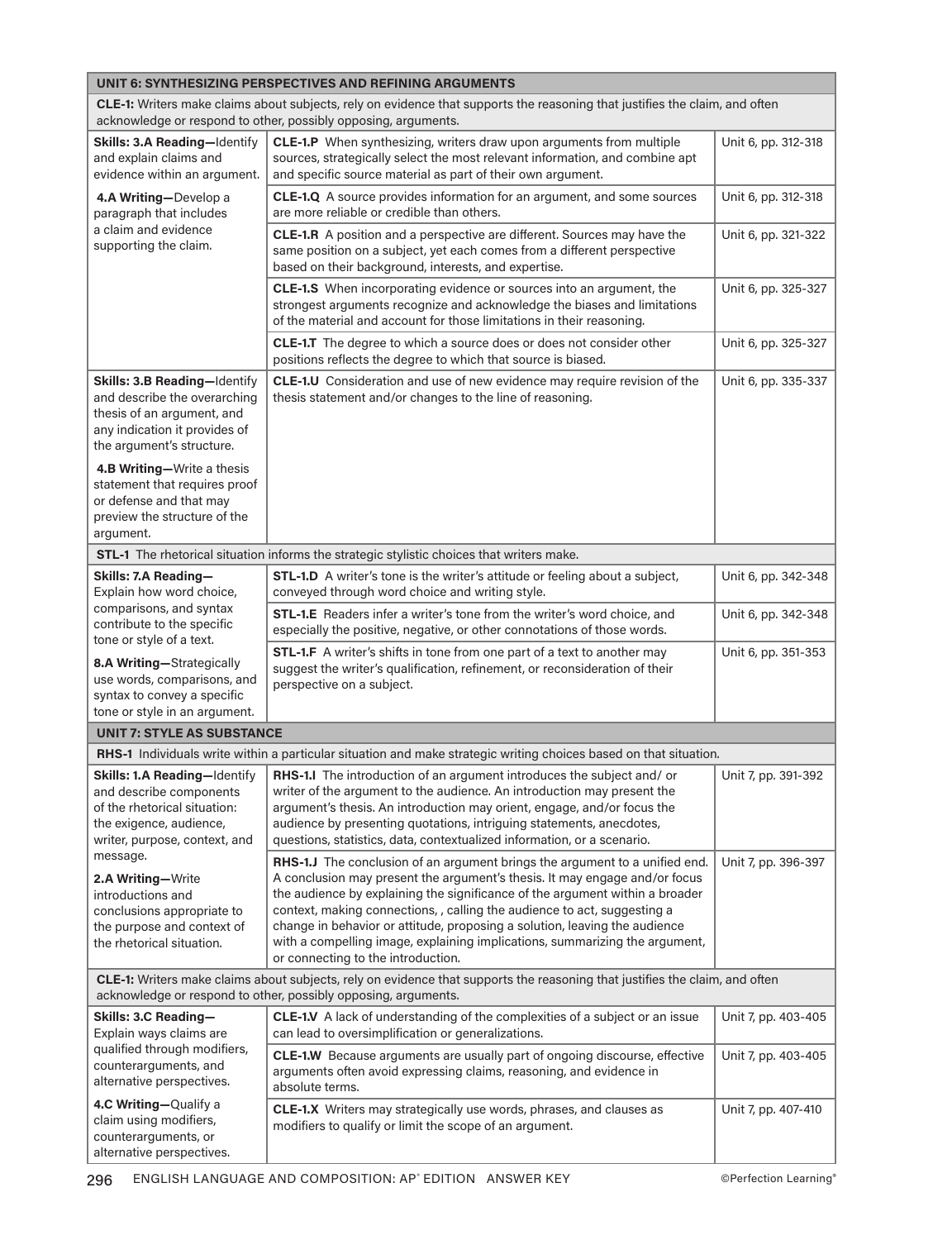| <b>STL-1</b> The rhetorical situation informs the strategic stylistic choices that writers make.                          |                                                                                                                                                                                                                                                                                |                     |  |
|---------------------------------------------------------------------------------------------------------------------------|--------------------------------------------------------------------------------------------------------------------------------------------------------------------------------------------------------------------------------------------------------------------------------|---------------------|--|
| Skills: 7.B Reading-Explain<br>how writers create, combine,                                                               | STL-1.G Writers express ideas in sentences. Sentences are made up of<br>clauses, at least one of which must be independent.                                                                                                                                                    | Unit 7, pp. 417-419 |  |
| and place independent and<br>dependent clauses to show<br>relationships between and                                       | STL-1.H The arrangement of sentences in a text can emphasize particular<br>ideas.                                                                                                                                                                                              | Unit 7, pp. 417-419 |  |
| among ideas. (Note: Students<br>should be able to read and<br>analyze these complexities<br>but are not expected to write | STL-1.I Subordination and coordination are used to express the intended<br>relationship between ideas in a sentence.                                                                                                                                                           | Unit 7, pp. 422-424 |  |
|                                                                                                                           | STL-1.J Writers frequently use coordination to illustrate a balance or equality<br>between ideas.                                                                                                                                                                              | Unit 7, pp. 422-424 |  |
| with them on timed essays.)<br>8.B Writing-Write sentences                                                                | STL-1.K Writers frequently use subordination to illustrate an imbalance or<br>inequality between ideas.                                                                                                                                                                        | Unit 7, pp. 422-424 |  |
| that clearly convey ideas and<br>arguments.                                                                               | STL-1.L The arrangement of clauses, phrases, and words in a sentence can<br>emphasize ideas.                                                                                                                                                                                   | Unit 7, pp.417-419  |  |
| Skills: 7.C Reading-<br>Explain how grammar and                                                                           | <b>STL-1.M</b> Grammar and mechanics that follow established conventions of<br>language enable clear communication.                                                                                                                                                            | Unit 7, pp. 429-432 |  |
| mechanics contribute to the<br>clarity and effectiveness of<br>an argument.                                               | <b>STL-1.N</b> Writers use punctuation strategically to demonstrate the<br>relationships among ideas in a sentence.                                                                                                                                                            | Unit 7, pp. 429-432 |  |
| 8.C Writing-Use established<br>conventions of grammar and<br>mechanics to communicate<br>clearly and effectively.         | STL-1.0 Punctuation (commas, colons, semicolons, dashes, hyphens,<br>parentheses, quotation marks, or end marks) advances a writer's purpose<br>by clarifying, organizing, emphasizing, indicating purpose, supplementing<br>information, or contributing to tone.             | Unit 7, pp. 429-432 |  |
|                                                                                                                           | STL-1.P Some design features, such as italics or boldface, create emphasis                                                                                                                                                                                                     | Unit 7, pp. 434-435 |  |
| <b>UNIT 8: USING STYLE STRATEGICALLY</b>                                                                                  |                                                                                                                                                                                                                                                                                |                     |  |
|                                                                                                                           | RHS-1 Individuals write within a particular situation and make strategic writing choices based on that situation.                                                                                                                                                              |                     |  |
| Skills: 1.B Reading-<br>Explain how an argument<br>demonstrates understanding<br>of an audience's beliefs,                | <b>RHS-1.K</b> Writers may make comparisons (e.g., similes, metaphors, analogies,<br>or anecdotes) in an attempt to relate to an audience. Effective comparisons<br>must be shared and understood by the audience to advance the writer's<br>purpose.                          | Unit 8, pp. 471-478 |  |
| values, or needs.<br><b>2.B Writing-Demonstrate</b><br>an understanding of an                                             | RHS-1.L Writers' choices regarding syntax and diction influence how the<br>writer is perceived by an audience and may influence the degree to which an<br>audience accepts an argument.                                                                                        | Unit 8, pp. 481-486 |  |
| audience's beliefs, values, or<br>needs.                                                                                  | RHS-1.M Word choice may reflect writers' biases and may affect their<br>credibility with a particular audience.                                                                                                                                                                | Unit 8, pp. 481-486 |  |
|                                                                                                                           | RHS-1.N Because audiences are unique and dynamic, writers must consider<br>the perspectives, contexts, and needs of the intended audience when making<br>choices of evidence, organization, and language in an argument.                                                       | Unit 8, pp. 491-495 |  |
|                                                                                                                           | STL-1 The rhetorical situation informs the strategic stylistic choices that writers make.                                                                                                                                                                                      |                     |  |
| Skills: 7.A Reading-<br>Explain how word choice,                                                                          | <b>STL-1.Q</b> A writer's style is made up of the mix of word choice, syntax, and<br>conventions employed by that writer.                                                                                                                                                      | Unit 8, pp. 503-506 |  |
| comparisons, and syntax<br>contribute to the specific<br>tone or style of a text.                                         | STL-1.R Writers may signal a complex or ironic perspective through stylistic<br>choices. Irony may emerge from the differences between an argument and<br>the readers' expectations or values.                                                                                 | Unit 8, pp. 509-512 |  |
| 8.A Writing-Strategically<br>use words, comparisons, and<br>syntax to convey a specific<br>tone or style in an argument.  |                                                                                                                                                                                                                                                                                |                     |  |
| Skills: 7.B Reading-Explain<br>how writers create, combine,<br>and place independent and<br>dependent clauses to show     | STL-1.S Modifiers-including words, phrases, or clauses-qualify, clarify, or<br>specify information about the thing with which they are associated. To reduce<br>ambiguity, modifiers should be placed closest to the word, phrase, or clause<br>that they are meant to modify. | Unit 8, pp. 517-522 |  |
| relationships between and<br>among ideas.<br>8.B Writing-Write sentences<br>that clearly convey ideas and<br>arguments.   | STL-1. Parenthetical elements-though not essential to understanding what<br>they are describing-interrupt sentences to provide additional information<br>that may address an audience's needs and/or advance a writer's purpose.                                               | Unit 8, pp. 524-525 |  |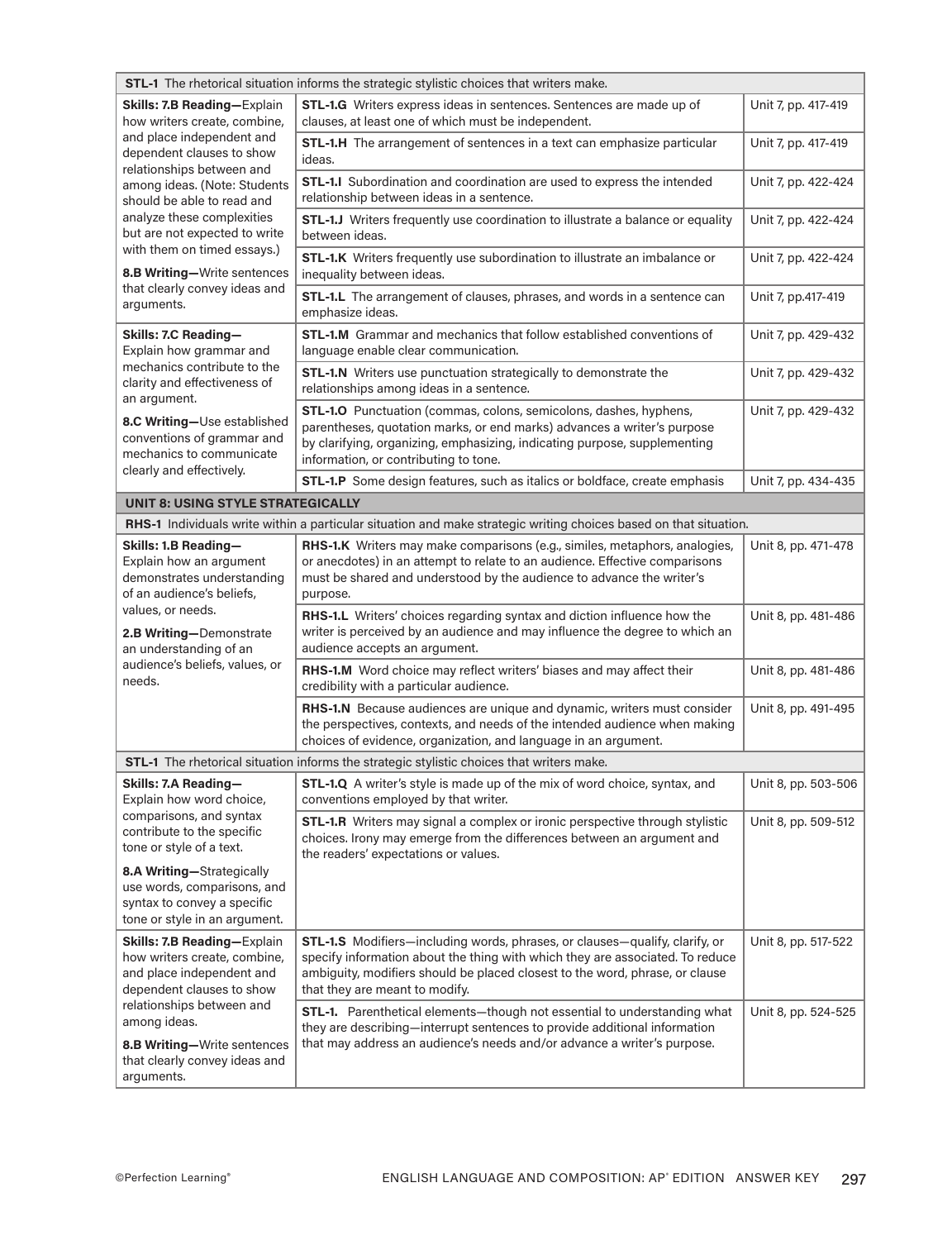| UNIT 9: CONTRIBUTING TO THE CONVERSATION                                                                                                                                                                                                      |                                                                                                                                                                                                                                                                              |                     |
|-----------------------------------------------------------------------------------------------------------------------------------------------------------------------------------------------------------------------------------------------|------------------------------------------------------------------------------------------------------------------------------------------------------------------------------------------------------------------------------------------------------------------------------|---------------------|
| CLE-1: Writers make claims about subjects, rely on evidence that supports the reasoning that justifies the claim, and often<br>acknowledge or respond to other, possibly opposing, arguments.                                                 |                                                                                                                                                                                                                                                                              |                     |
| Skills: 3.C Reading-<br>Explain ways claims are<br>qualified through modifiers,<br>counterarguments, and<br>alternative perspectives.<br>4.C Writing-Qualify a<br>claim using modifiers,<br>counterarguments, or<br>alternative perspectives. | <b>CLE-1.Y</b> Effectively entering into an ongoing conversation about a subject<br>means engaging the positions that have already been considered and argued<br>about.                                                                                                      | Unit 9, pp. 566-570 |
|                                                                                                                                                                                                                                               | <b>CLE-1.Z</b> Evidence and sources will either support, complement, or contradict<br>a writer's thesis.                                                                                                                                                                     | Unit 9, pp. 566-570 |
|                                                                                                                                                                                                                                               | <b>CLE-1.AA</b> Writers enhance their credibility when they refute, rebut, or<br>concede opposing arguments and contradictory evidence.                                                                                                                                      | Unit 9, pp. 578-581 |
|                                                                                                                                                                                                                                               | <b>CLE-1.AB</b> When writers concede, they accept all or a portion of a competing<br>position or claim as correct, agree that the competing position or claim is<br>correct under a different set of circumstances, or acknowledge the limitations<br>of their own argument. | Unit 9, pp. 578-581 |
|                                                                                                                                                                                                                                               | <b>CLE-1.AC</b> When writers rebut, they offer a contrasting perspective on an<br>argument and its evidence or provide alternative evidence to propose that all<br>or a portion of a competing position or claim is invalid.                                                 | Unit 9, pp. 578-581 |
|                                                                                                                                                                                                                                               | <b>CLE-1.AD</b> When writers refute, they demonstrate, using evidence, that all or<br>a portion of a competing position or claim is invalid.                                                                                                                                 | Unit 9, pp. 578-581 |
|                                                                                                                                                                                                                                               | <b>CLE-1.AE</b> Transitions may be used to introduce counterarguments.                                                                                                                                                                                                       | Unit 9, pp. 581-583 |
|                                                                                                                                                                                                                                               | <b>CLE-1.AF</b> Not all arguments explicitly address a counterargument.                                                                                                                                                                                                      | Unit 9, pp. 581-583 |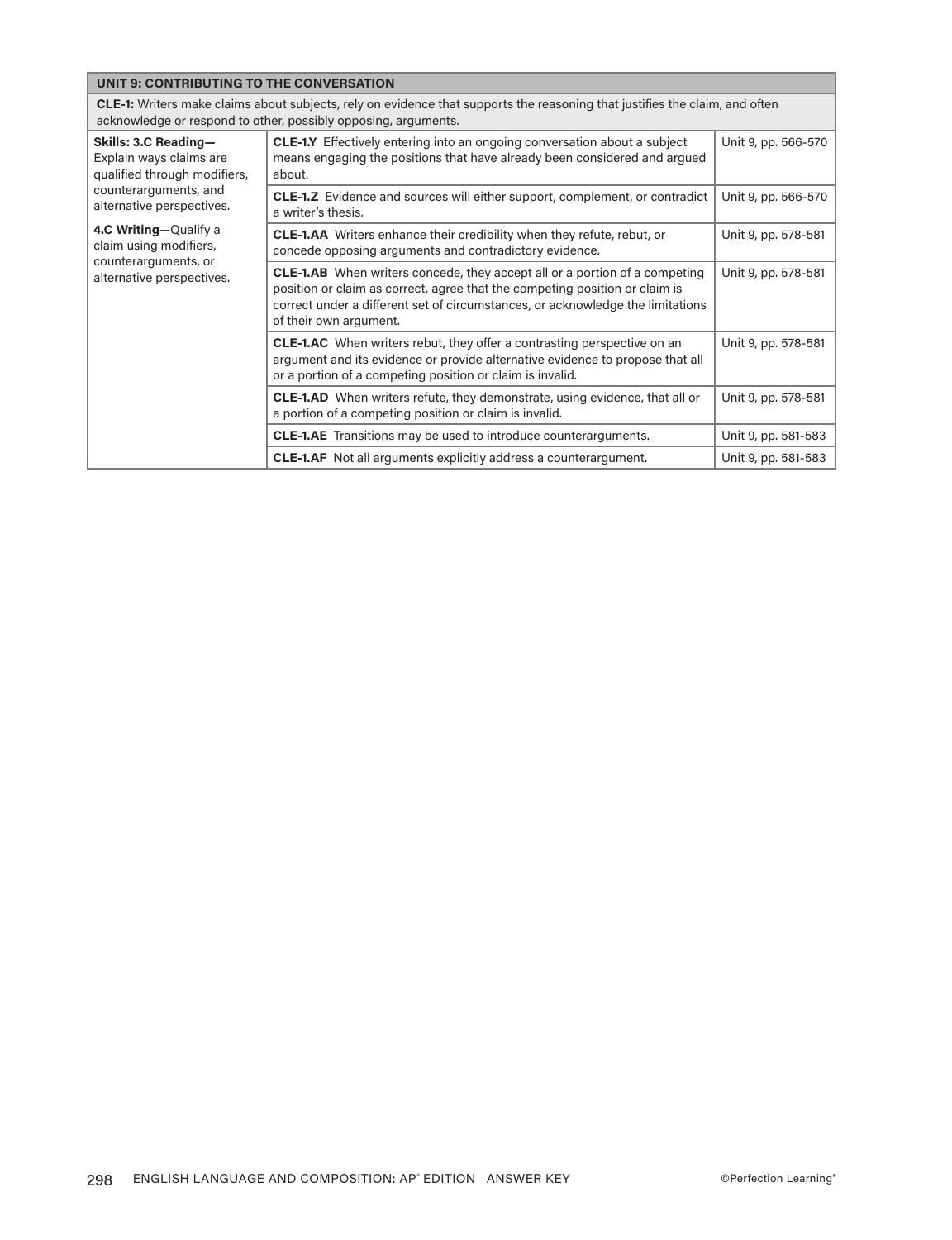## Correlation to the AP® English Language and Composition Skills

| <b>Skills</b>                                                                                                                          | <b>Text Pages</b>                                                                                                                                                                                                                                                                                                                                                                                                                                                                                                                                                                                             |  |
|----------------------------------------------------------------------------------------------------------------------------------------|---------------------------------------------------------------------------------------------------------------------------------------------------------------------------------------------------------------------------------------------------------------------------------------------------------------------------------------------------------------------------------------------------------------------------------------------------------------------------------------------------------------------------------------------------------------------------------------------------------------|--|
|                                                                                                                                        | Skill Category 1: Rhetorical Situation-Reading: Explain how writers' choices reflect the components of the rhetorical situation.                                                                                                                                                                                                                                                                                                                                                                                                                                                                              |  |
| 1.A-Identify and describe components of the<br>rhetorical situation: the exigence, audience,<br>writer, purpose, context, and message. | Unit 1 Checkpoint - Close Reading: pp. 9, 10, 11-12, 14-15, 17-18<br>Unit 1 Review: question 1, p. 41; questions 8-9, p. 43<br>Unit 2 Checkpoint - Close Reading: pp. 195-196, 201<br>Unit 2 Review: question 6, p. 99<br>Unit 3 Review: question 5, p. 173<br>Unit 4 Review: questions 3-4, p. 227; question 11, p. 230<br>Unit 5 Review: question 3, pp. 286<br>Unit 6 Review: question 6, p. 359<br>Unit 7 Checkpoint - Close Reading: pp. 393-395, 398<br>Unit 7 Review: questions 2 and 4, pp. 440-441<br>Unit 9 Review: question 4, p. 589<br>Practice Examination: question 3, p. 603                  |  |
| 1.B-Explain how an argument demonstrates<br>understanding of an audience's beliefs,<br>values, or needs.                               | Unit 1 Review: questions 4-5, p. 42<br>Unit 2 Checkpoint - Close Reading: pp. 61-63, 71-72<br>Unit 2 Review: questions 1 and 3, p. 98<br>Unit 4 Review: question 12, p. 230<br>Unit 7 Review: questions 6-7, p. 441<br>Unit 8 Checkpoint - Close Reading: pp. 478-479, 487-488, 495-496<br>Unit 8 Review: question 2, p. 532; questions 4, 5 & 7, p. 533<br>Practice Examination: question 7, p. 605; questions 12 & 16, pp. 607-608                                                                                                                                                                          |  |
|                                                                                                                                        | Skill Category 2: Rhetorical Situation-Writing: Make strategic choices in a text to address a rhetorical situation.                                                                                                                                                                                                                                                                                                                                                                                                                                                                                           |  |
| <b>2.A–Write introductions and conclusions</b><br>appropriate to the purpose and context of the<br>rhetorical situation.               | Unit 4 Checkpoint - Evaluating Writing: pp. 196-197, 201-202<br>Unit 7 Checkpoint - Evaluate Writing: pp. 395, 399<br>Unit 7 Review: question 19, p. 446<br>Practice Examination: question 26, p. 613; question 34, p. 617                                                                                                                                                                                                                                                                                                                                                                                    |  |
| 2.B-Demonstrate an understanding of an<br>audience's beliefs, values, or needs.                                                        | Unit 1 Review: question 18, p. 47<br>Unit 2 Checkpoint - Evaluating Writing: pp. 63, 73<br>Unit 8 Checkpoint - Evaluating Writing: p. 480, 488-490, 496-497<br>Unit 8 Review: question 10, p. 536; questions 12-13, p. 537<br>Practice Examination: question 32, p. 616; question 43, p. 621                                                                                                                                                                                                                                                                                                                  |  |
|                                                                                                                                        | Skill Category 3: Claims and Evidence-Reading: Identify and describe the claims and evidence of an argument.                                                                                                                                                                                                                                                                                                                                                                                                                                                                                                  |  |
| 3.A-Identify and explain claims and<br>evidence within an argument.                                                                    | Unit 1 Checkpoint - Close Reading: pp. 21, 24, 28, 31, 36<br>Unit 1 Review: question 2, p. 41<br>Unit 2 Checkpoint - Close Reading: pp. 81-83, 87<br>Unit 2 Review: question 2, p. 98; question 5, p. 99<br>Unit 3 Checkpoint - Close Reading: pp. 125-127, 131-132<br>Unit 3 Review: questions 1-4, p. 171; question 7, p. 173<br>Unit 6 Checkpoint - Close Reading: pp. 318-319, 322-323, 338-339<br>Unit 6 Review: question 7, p. 360<br>Unit 7 Review: question 5, p. 441; question 10, p. 442<br>Unit 8 Review: question 8, p. 534<br>Practice Examination: questions 2 & 4, p. 603; question 14, p. 608 |  |
| 3.B-Identify and describe the overarching<br>thesis of an argument, and any indication it<br>provides of the argument's structure.     | Unit 1 Review: question 3, p. 42; question 7, p. 43<br>Unit 2 Checkpoint - Close Reading: p. 93<br>Unit 2 Review: question 4, p. 99<br>Unit 4 Checkpoint - Close Reading: pp. 211-212<br>Unit 4 Review: question 2, p. 226; question 8, p. 228<br>Unit 5 Review: question 4, p. 286<br>Unit 6 Checkpoint - Close Reading: pp. 338<br>Practice Examination: question 10, p. 605                                                                                                                                                                                                                                |  |
| 3.C-Explain ways claims are qualified<br>through modifiers, counterarguments, and<br>alternative perspectives.                         | Unit 7 Checkpoint - Close Reading: pp. 405-406, 411-412<br>Unit 7 Review: questions 1 and 3, p. 440<br>Unit 9 Checkpoint - Close Reading: pp. 571-572, 578-579, 583-584<br>Unit 9 Review: questions 1 and 2, p. 588<br>Practice Examination: question 13, p. 607; question 22, p. 610                                                                                                                                                                                                                                                                                                                         |  |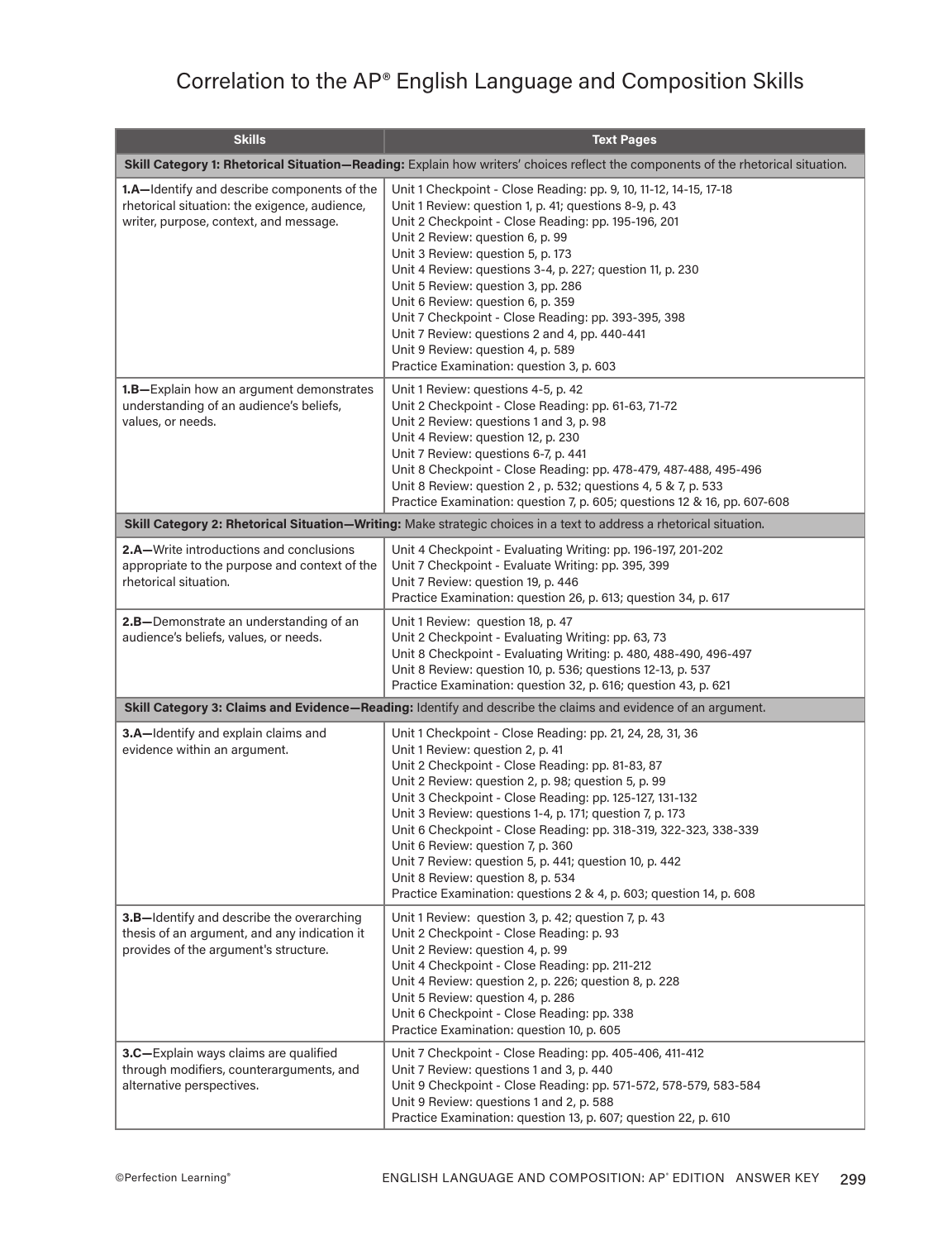| <b>Skill Category 4:</b>                                                                                                                     |                                                                                                                                                                                                                                                                                                                                                                                                                                                                                                                                                                  |  |  |
|----------------------------------------------------------------------------------------------------------------------------------------------|------------------------------------------------------------------------------------------------------------------------------------------------------------------------------------------------------------------------------------------------------------------------------------------------------------------------------------------------------------------------------------------------------------------------------------------------------------------------------------------------------------------------------------------------------------------|--|--|
| 4.A-Develop a paragraph that includes a<br>claim and evidence supporting the claim.                                                          | Unit 1 Checkpoint - Evaluating Writing: pp. 22, 24-25, 28, 36-37<br>Unit 1 Review: question 14, p. 46<br>Unit 2 Checkpoint - Evaluating Writing: pp. 83, 87-88<br>Unit 2 Review: questions 11-13, pp. 102-103<br>Unit 3 Checkpoint - Evaluating Writing: pp. 127, 133<br>Unit 3 Review: questions 10-11, pp. 175-176<br>Unit 6 Checkpoint - Evaluating Writing: pp. 320, 324, 329<br>Unit 6 Review: questions 9-11, 13, pp. 362-363<br>Unit 9 Review: question 10, p. 592<br>Practice Examination: question 28, p. 614; question 39, p. 619; question 45, p. 622 |  |  |
| 4.B-Write a thesis statement that requires<br>proof or defense and that may preview the<br>structure of the argument                         | Unit 2 Checkpoint - Evaluating Writing: p. 94.<br>Unit 2 Review: question 10, p. 102.<br>Unit 4 Checkpoint - Evaluating Writing: p. 212.<br>Unit 6 Checkpoint - Close Reading: pp. 339.<br>Unit 6 Review: question 14, p. 363.                                                                                                                                                                                                                                                                                                                                   |  |  |
| 4.C-Qualify a claim using modifiers,<br>counterarguments, or alternative<br>perspectives.                                                    | Unit 1 Review: question 17, p. 47.<br>Unit 5 Review: question 9, p. 289.<br>Unit 7 Checkpoint - Evaluating Writing: pp. 407, 412.<br>Unit 8 Review: question 16, p. 539.<br>Unit 9 Checkpoint - Evaluating Writing: p. 571-572, 580-581, 585.<br>Unit 9 Review: question 3, p. 589.<br>Unit 9 Review: question 7, p. 591.<br>Practice Examination: question 29, p. 614; question 33, p. 616; question 42, p. 621.                                                                                                                                                |  |  |
|                                                                                                                                              | Skill Category 5: Reasoning and Organization-Reading: Describe the reasoning, organization, and development of an argument.                                                                                                                                                                                                                                                                                                                                                                                                                                      |  |  |
| 5.A-Describe the line of reasoning and<br>explain whether it supports an argument's<br>overarching thesis.                                   | Unit 1 Review: question 12, p. 44<br>Unit 3 Checkpoint - Close Reading: pp. 144-145, 151-152.<br>Unit 5 Checkpoint - Close Reading: pp. 254-255<br>Unit 5 Review: questions 1 and 5, pp. 286-287.<br>Unit 7 Review: question 9, p. 442.<br>Practice Examination: question 8, p. 604; question 19, p. 609; questions 23-24, p. 611                                                                                                                                                                                                                                |  |  |
| 5.B-Explain how the organization of a text<br>creates unity and coherence and reflects a<br>line of reasoning.                               | Unit 5 Checkpoint - Close Reading: pp. 263-264, 268-269, 272<br>Unit 5 Review: question 7, pp. 288<br>Practice Examination: question 6, p. 604; question 15, p. 608; question 20, p. 610                                                                                                                                                                                                                                                                                                                                                                         |  |  |
| 5.C-Recognize and explain the use of<br>methods of development to accomplish a<br>purpose.                                                   | Unit 4 Checkpoint - Close Reading: 217, 221-222<br>Unit 4 Review: question 1, p. 226; questions 5-6, p. 227; questions 7 and 9, p. 228<br>Unit 3 Checkpoint - Close Reading: pp. 156-157, 161, 165-166<br>Unit 5 Review: question 6, p. 287<br>Unit 6 Review: question 1, p. 358<br>Unit 7 Review: questions 8 and 11, p. 442<br>Practice Examination: question 5, p. 604                                                                                                                                                                                        |  |  |
| Skill Category 6: Reasoning and Organization-Writing: Use organization and commentary to illuminate the line of reasoning in<br>an argument. |                                                                                                                                                                                                                                                                                                                                                                                                                                                                                                                                                                  |  |  |
| 6.A-Develop a line of reasoning and<br>commentary that explains it throughout an<br>argument.                                                | Unit 4 Review: question 15, p. 230.<br>Unit 3 Checkpoint - Evaluating Writing: pp. 146, 152<br>Unit 3 Review: questions 8-9, pp. 174-175; question 12, p. 176<br>Unit 5 Checkpoint - Evaluate Writing: p. 255                                                                                                                                                                                                                                                                                                                                                    |  |  |
| 6.B-Use transitional elements to guide the<br>reader through the line of reasoning of an<br>argument.                                        | Unit 3 Review: questions 13-14, p. 177<br>Unit 4 Review: question 13, p. 230<br>Unit 5 Checkpoint - Evaluating Writing: pp. 264, 269, 273<br>Unit 5 Review: question 9, pp. 289<br>Unit 7 Review: questions 20-21, pp. 446-447<br>Unit 8 Review: question 15, p. 538<br>Unit 9 Review: questions 8-9, p. 591<br>Practice Examination: question 30, p. 614; question 38, p. 618; question 40, p. 620                                                                                                                                                              |  |  |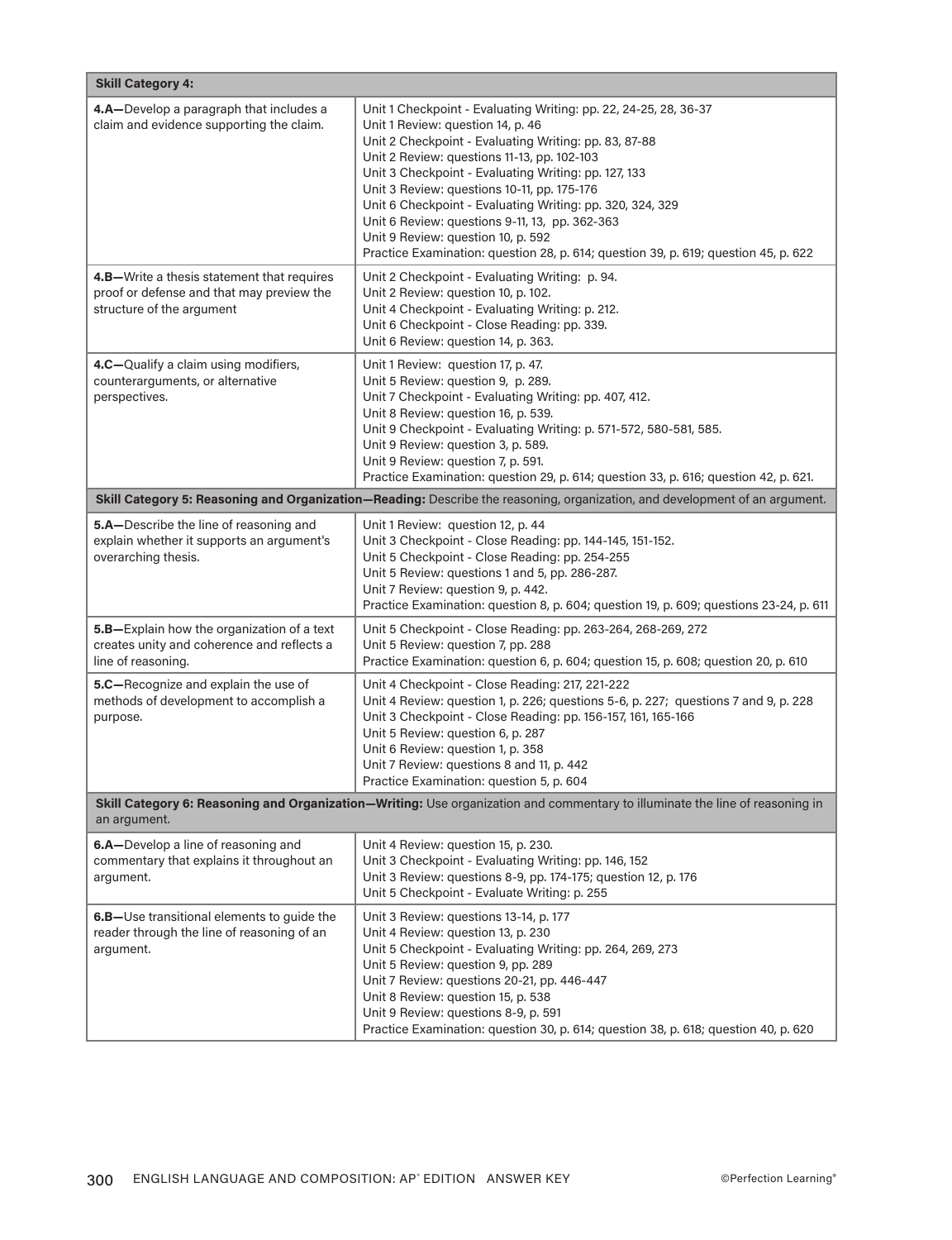| 6.C-Use appropriate methods of<br>development to advance an argument.                                                                        | Unit 1 Review: question 15, p. 46; question 16, p. 47<br>Unit 3 Checkpoint - Evaluating Writing: pp. 157-158, 161-162, 166-167<br>Unit 4 Review: question 10, p. 229<br>Unit 4 Checkpoint - Evaluating Writing: pp. 217-218, 222<br>Unit 5 Review: question 8, pp. 289<br>Unit 8 Review: question 14, p. 538<br>Practice Examination: question 31, p. 615; question 36, p. 617; question 41, p. 620.                                                                                                                                                                                                                                                                                                 |  |
|----------------------------------------------------------------------------------------------------------------------------------------------|------------------------------------------------------------------------------------------------------------------------------------------------------------------------------------------------------------------------------------------------------------------------------------------------------------------------------------------------------------------------------------------------------------------------------------------------------------------------------------------------------------------------------------------------------------------------------------------------------------------------------------------------------------------------------------------------------|--|
| Skill Category 7: Style-Reading: Explain how writers' stylistic choices contribute to the purpose of an argument.                            |                                                                                                                                                                                                                                                                                                                                                                                                                                                                                                                                                                                                                                                                                                      |  |
| <b>7.A</b> —Explain how word choice, comparisons,<br>and syntax contribute to the specific tone or<br>style of a text.                       | Unit 1 Review: question 6, p. 43; questions 10-11, p. 44; question 13, p. 44<br>Unit 2 Review: questions 7-9, p. 100<br>Unit 3 Review: question 6, p. 173<br>Unit 5 Checkpoint - Close Reading: pp. 277-278, 281<br>Unit 5 Review: question 2, p. 286<br>Unit 6 Checkpoint - Close Reading: pp. 349-350, 353-354<br>Unit 6 Review: questions 2-5, pp. 358-359; question 8, p. 360<br>Unit 7 Review: question 12, p. 443<br>Unit 8 Checkpoint - Close Reading: pp. 506-507, 512-513<br>Unit 8 Review: question 1, p. 532; question 3, p. 532; question 6, p. 533,<br>question 9, p. 534<br>Unit 9 Review: questions 5-6, p. 589<br>Practice Examination: question 1, p. 602; questions 7 & 11, p. 605 |  |
| 7.B-Explain how writers create, combine,<br>and place independent and dependent<br>clauses to show relationships between and<br>among ideas. | Unit 7 Checkpoint - Close Reading: pp. 420-421, 425-426<br>Unit 7 Review: question 15, p. 444<br>Unit 8 Checkpoint - Close Reading: pp. 522-523, 525-527<br>Practice Examination: question 18, p. 609; question 21, p. 610                                                                                                                                                                                                                                                                                                                                                                                                                                                                           |  |
| 7.C-Explain how grammar and mechanics<br>contribute to the clarity and effectiveness of<br>an argument.                                      | Unit 7 Checkpoint - Close Reading: pp. 432-433, 435                                                                                                                                                                                                                                                                                                                                                                                                                                                                                                                                                                                                                                                  |  |
|                                                                                                                                              | Skill Category 8: Style-Writing: Select words and use elements of composition to advance an argument.                                                                                                                                                                                                                                                                                                                                                                                                                                                                                                                                                                                                |  |
| 8.A-Strategically use words, comparisons,<br>and syntax to convey a specific tone or style<br>in an argument.                                | Unit 4 Review: question 14, p. 231<br>Unit 5 Checkpoint - Evaluating Writing: pp. 278-279, 281<br>Unit 6 Checkpoint - Evaluating Writing: pp. 350-351, 354<br>Unit 6 Review: question 12, p. 363<br>Unit 8: Checkpoint - Evaluating Writing: p. 508, 514                                                                                                                                                                                                                                                                                                                                                                                                                                             |  |
| 8.B-Write sentences that clearly convey<br>ideas and arguments.                                                                              | Unit 7 Checkpoint - Evaluating Writing: pp. 421, 427<br>Unit 7 Review: question 14, p. 444; questions 16-18, 445-446<br>Unit 8 Checkpoint - Evaluating Writing: p. 524, 527-528<br>Unit 8 Review: question 11, p. 536<br>Practice Examination: questions 25 & 27, pp. 612-614; question 35, p. 617;<br>question 44, p. 621                                                                                                                                                                                                                                                                                                                                                                           |  |
| 8.C-Use established conventions of<br>grammar and mechanics to communicate<br>clearly and effectively.                                       | Unit 7 Checkpoint - Evaluating Writing: pp. 433-434, 436<br>Unit 7 Review: question 13, p. 444<br>Practice Examination: question 37, p. 618                                                                                                                                                                                                                                                                                                                                                                                                                                                                                                                                                          |  |